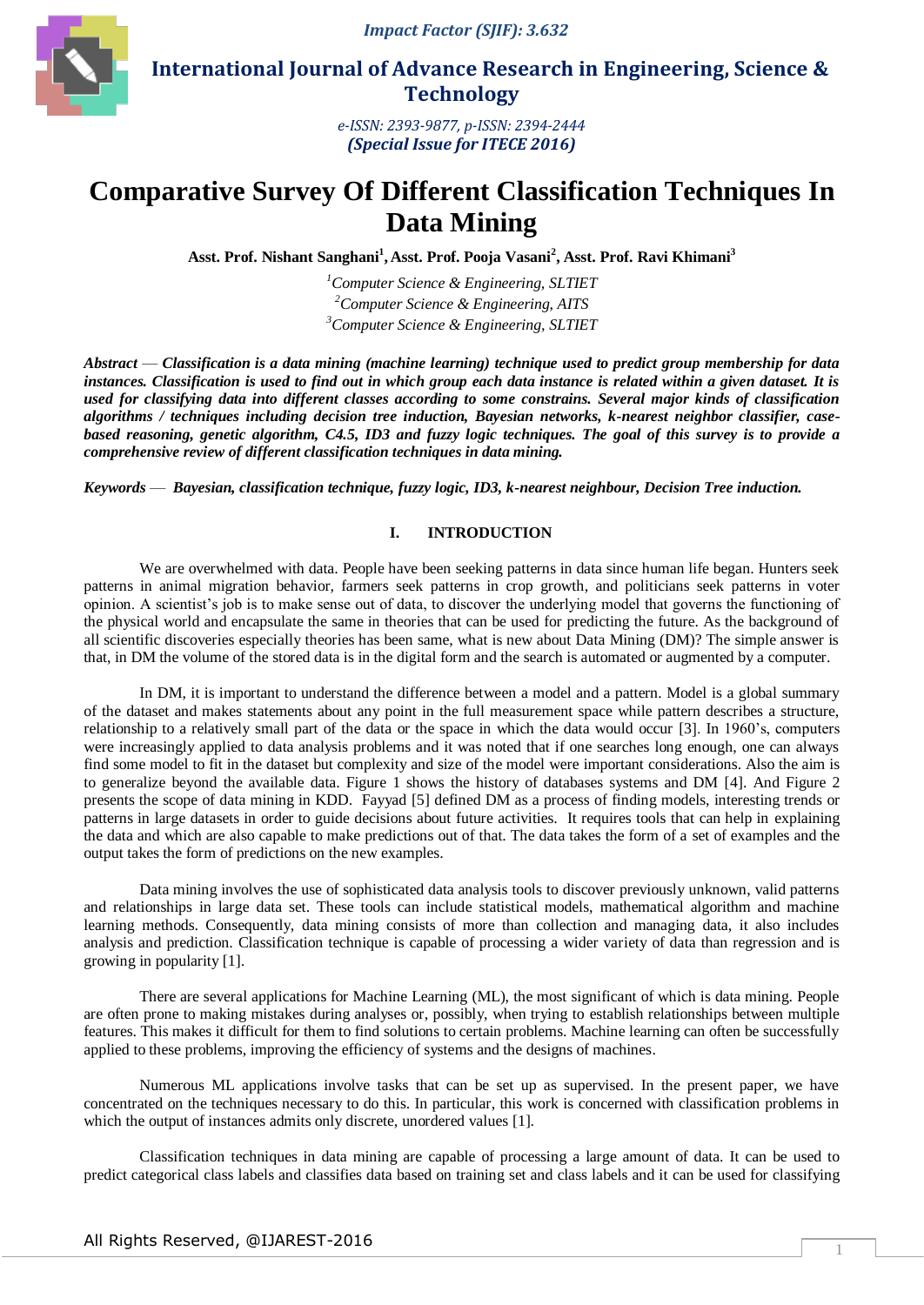newly available data. The term could cover any context in which some decision or forecast is made on the basis of presently available information. Classification procedure is recognized method for repeatedly making such decisions in new situations. Here if we assume that problem is a concern with the construction of a procedure that will be applied to a continuing sequence of cases in which each new case must be assigned to one of a set of pre defined classes on the basis of observed features of data. Creation of a classification procedure from a set of data for which the exact classes are known in advance is termed as pattern recognition or supervised learning. Contexts in which a classification task is fundamental include, for example, assigning individuals to credit status on the basis of financial and other personal information, and the initial diagnosis of a patient's disease in order to select immediate treatment while awaiting perfect test results [2].

Some of the most critical problems arising in science, industry and commerce can be called as classification or decision problems. Three main historical strands of research can be identified: statistical, machine learning and neural network. All groups have some objectives in common. They have all attempted to develop procedures that would be able to handle a wide variety of problems and to be extremely general used in practical settings with proven success [2].

## **II. TECHNIQUES**

## **2.1. ID3 ALGORITHM**

Id3 calculation starts with the original set as the root hub. On every cycle of the algorithm it emphasizes through every unused attribute of the set and figures the entropy (or data pick up  $IG(A)$ ) of that attribute. At that point chooses the attribute which has the smallest entropy (or biggest data gain) value. The set is S then split by the selected attribute (e.g. marks  $< 50$ , marks  $< 100$ , marks  $> = 100$ ) to produce subsets of the information. The algorithm proceeds to recurse on each and every item in subset and considering only items never selected before [2]. Recursion on a subset may bring to a halt in one of these cases:

•Every element inthe subset belongs to the same class (+ or -), then the node is turned into a leaf and labeled with the class of the examples

• If thereare no more attributes to be selected but the examples still do not belong to the same class (some are + and some are -) then the node is turned into a leaf and labeled with the most common class of the examples in that subset.

• If thereare no examples in the subset, then this happens when parent set found to be matching a specific value of the selected attribute. For example if there was no example matching with marks  $>=100$  then a leaf is created and is labeled with the most common class of the examples in the parent set.

Working steps of algorithm is as follows,

• Calculate the entropy for each attribute using the data set S.

•Split the set S into subsets using the attribute for which entropy is minimum (or, equivalently, information gain is maximum)

• Construct a decision tree node containing that attribute in a dataset.

•Recurse on each member of subsets using remaining attributes.

#### **K NEAREST NEIGHBORS ALGORITHM**

The closest neighbour ( NN ) rule distinguishes the classification of unknown data point on the basis of its closest neighbor whose class is already known. M.Cover and P.E.Hart purpose k nearest neighbour (KNN) in which nearest neighbor is computed on the basis of estimation of k that indicates how many nearest neighbors are to be considered to characterize class of a sample data point. It makes utilization of the more than one closest neighbor to determine the class in which the given data point belongs to and consequently it is called as KNN. These data samples are needed to be in the memory at the run time and hence they are referred to as memory-based technique. T. Bailey and A. K. Jain enhance KNN which is focused on weights. The training points are assigned weights according to their distances from sample data point. But at the same time the computational complexity and memory requirements remain the primary concern dependably. To overcome memory limitation size of data set is reduced. For this the repeated patterns which don't include additional data are also eliminated from training data set. To further enhance the information focuses which don't influence the result are additionally eliminated from training data set. The NN training data set can be organized utilizing different systems to enhance over memory limit of KNN. The KNN implementation can be done using ball tree, k-d tree, nearest feature line (NFL), principal axis search tree and orthogonal search tree. The tree structured training data is further divided into nodes and techniques like NFL and tunable metric divide the training data set according to planes. Using these algorithms we can expand the speed of basic KNN algorithm. Consider that an object is sampled with a set of different attributes. Assuming its group can be determined from its attributes; different algorithms can be used to automate the classification process. In pseudo code k-nearest neighbor classification algorithm can be expressed,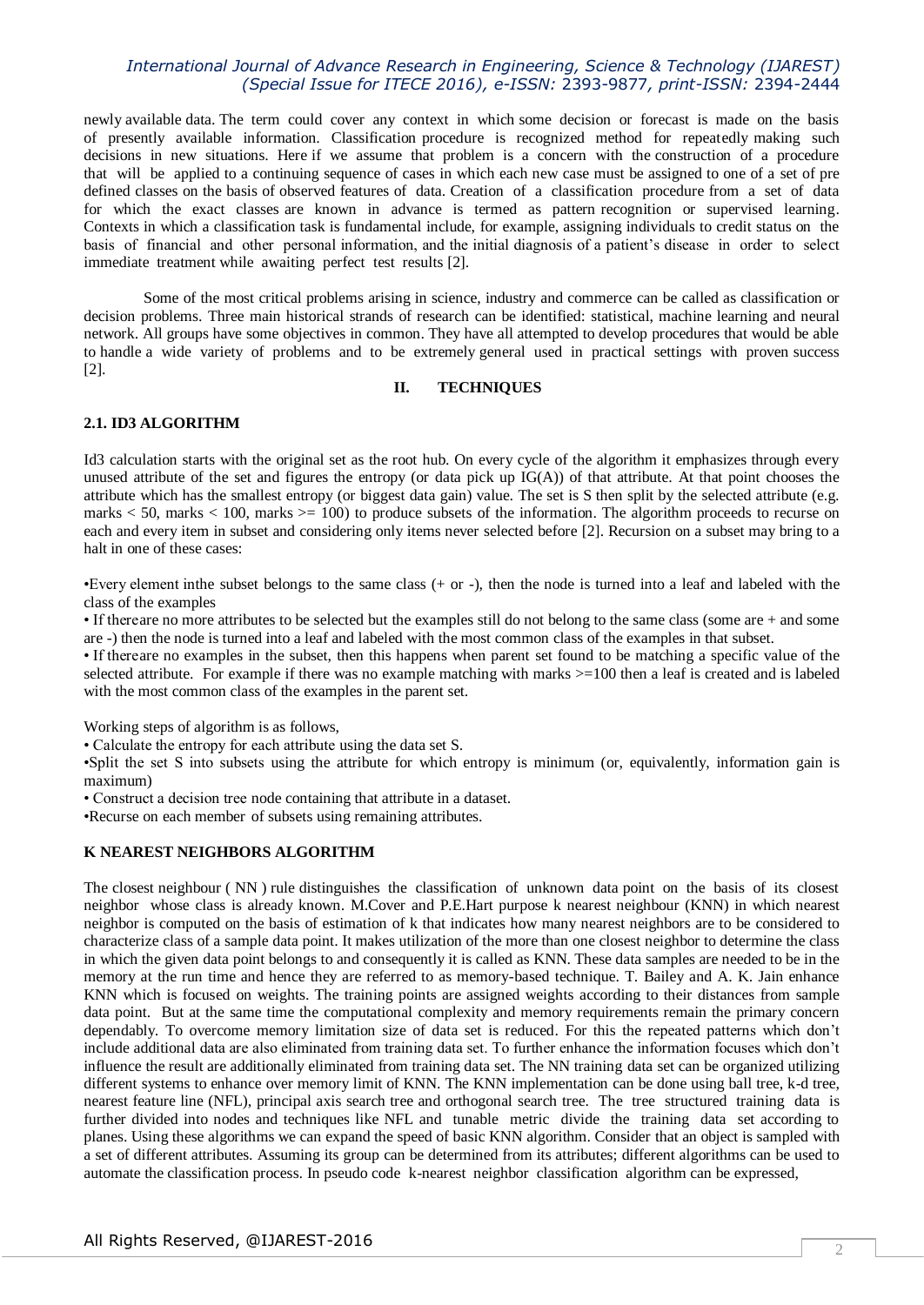$K \rightarrow$ number of nearest neighbors For each object Xin the test set do calculate the distance  $D(X, Y)$  between X and every object Y in the training set neighborhood! the k neighbors in the training set closest to X  $X.class \rightarrow SelectClass (neighborhood)$ End for

#### **BAYESIAN NETWORKS**

A Bayesian Network (BN) is a graphical model for probability relationships among a set of variables features. The Bayesian network structure S is a directed acyclic graph (DAG) and the nodes in S are in one-to-one correspondence with the features X. The arcs represent casual influences among the features while the lack of possible arcs in S encodes conditional independencies. Moreover, a feature (node) is conditionally independent from its non-descendants given its parents (X1 is conditionally independent from X2 given X3 if  $P(X1|X2,X3)=P(X1|X3)$  for all possible values of X1, X2, X3)



Typically, the task of learning a Bayesian network can be divided into two subtasks: initially, the learning of the DAG structure of the network, and then the determination of its parameters. Probabilistic parameters are encoded into a set of tables, one for each variable, in the form of local conditional distributions of a variable given its parents. Given the independences encoded into the network, the joint distribution can be reconstructed by simply multiplying these tables. Within the general framework of inducing Bayesian networks, there are two scenarios: known structure and unknown structure. In the first scenario, the structure of the network is given (e.g. by an expert) and assumed to be correct. Once the network structure is fixed, learning the parameters in the Conditional Probability Tables (CPT) is usually solved by estimating a locally exponential number of parameters from the data provided (Jensen, 1996). Each node in the network has an associated CPT that describes the conditional probability distribution of that node given the different values of its parents. In spite of the remarkable power of Bayesian Networks, they have an inherent limitation. This is the computational difficulty of exploring a previously unknown network. Given a problem described by n features, the number of possible structure hypotheses is more than exponential in n. If the structure is unknown, one approach is to introduce a scoring function (or a score) that evaluates the "fitness" of networks with respect to the training data, and then to search for the best network according to this score. Several researchers have shown experimentally that the selection of a single good hypothesis using greedy search often yields accurate predictions (Heckerman et al. 1999), (Chickering, 2002). The most interesting feature of BNs, compared to decision trees or neural networks, is most certainly the possibility of taking into account prior information about a given problem, in terms of structural relationships among its features [1]. This prior expertise, or domain knowledge, about the structure of a Bayesian network can take the following forms:

- 1. Declaring that a node is a root node, i.e., it has no parents.
- 2. Declaring that a node is a leaf node, i.e., it has no children.
- 3. Declaring that a node is a direct cause or direct effect of another node.
- 4. Declaring that a node is not directly connected to another node.
- 5. Declaring that two nodes are independent, given a condition-set.
- 6. Providing partial nodes ordering, that is, declare that a node appears earlier than another node in the ordering.
- 7. Providing a complete node ordering.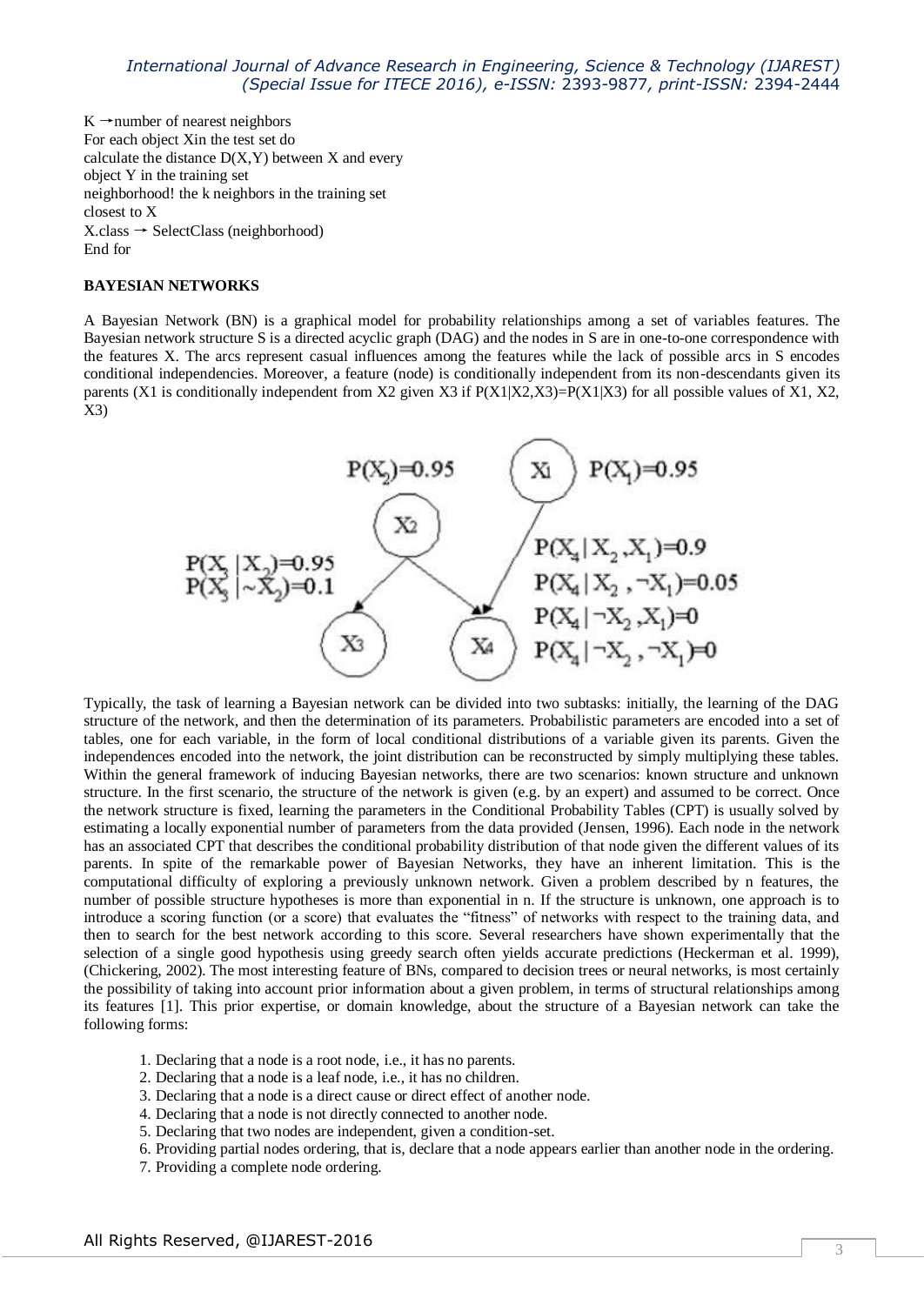A problem of BN classifiers is that they are not suitable for datasets with many features (Cheng et al., 2002). The reason for this is that trying to construct a very large network is simply not feasible in terms of time and space. A final problem is that before the induction, the numerical features need to be discredited in most cases.

## **DECISION TREE INDUCTION**

Decision trees are trees that classify instances by sorting them based on feature values. Each node in a decision tree represents a feature in an instance to be classified, and each branch represents a value that the node can assume. Instances are classified starting at the root node and sorted based on their feature values. An example of a decision tree for the training set of Table I.

| At1 | At <sub>2</sub> | At <sub>3</sub> | At4            | class |
|-----|-----------------|-----------------|----------------|-------|
| a1  | a2              | a3              | a4             | yes   |
| al  | a2              | a3              | b4             | yes   |
| al  | b2              | a3              | a <sub>4</sub> | yes   |
| al  | b2              | b3              | b4             | no    |
| a1  | c2              | a3              | a4             | yes   |
| al  | c2              | a3              | b4             | no    |
| b1  | b2              | b3              | b4             | no    |
| c1  | b2              | b3              | b4             | no    |

|  | <b>Table I. Training set</b> |  |
|--|------------------------------|--|
|--|------------------------------|--|

Using the decision tree as an example, the instance At1 = a1, At2 = b2, At3 = a3, At4 = b4 $*$  would sort to the nodes: At1, At2, and finally At3, which would classify the instance as being positive (represented by the values "Yes"). The problem of constructing optimal binary decision trees is an NP complete problem and thus theoreticians have searched for efficient heuristics for constructing near-optimal decision trees. The feature that best divides the training data would be the root node of the tree. There are numerous methods for finding the feature that best divides the training data such as information gain (Hunt et al., 1966) and gini index (Breiman et al., 1984). While myopic measures estimate each attribute independently, ReliefF algorithm (Kononenko, 1994) estimates them in the context of other attributes. However, a majority of studies have concluded that there is no single best method (Murthy,1998). Comparison of individual methods may still be important when deciding which metric should be used in a particular dataset. The same procedure is then repeated on each partition of the divided data, creating sub-trees until the training data is divided into subsets of the same class. The basic algorithm for decision tree induction is a greedy algorithm that constructs decision trees in a top-down recursive divide-and-conquer manner [1]. The algorithm, summarized as follows.

1. Create a node N;

2. if samples are all of the same class, C then

- 3. return N as a leaf node labeled with the class C;
- 4. if attribute-list is empty then

5. return N as a leaf node labeled with the most common

class in samples;

6. select test-attribute, the attribute among attribute-list

with the highest information gain;

- 7. label node N with test-attribute;
- 8. for each known value ai of test-attribute
- 9. grow a branch from node N for the condition
- test-attribute= ai;

10. let si be the set of samples for which test-attribute= ai;

- 11. if si is empty then
- 12. attach a leaf labeled with the most common class in

samples;

13. else attach the node returned by Generate\_decision\_tree(si,attribute-list\_test-attribute)